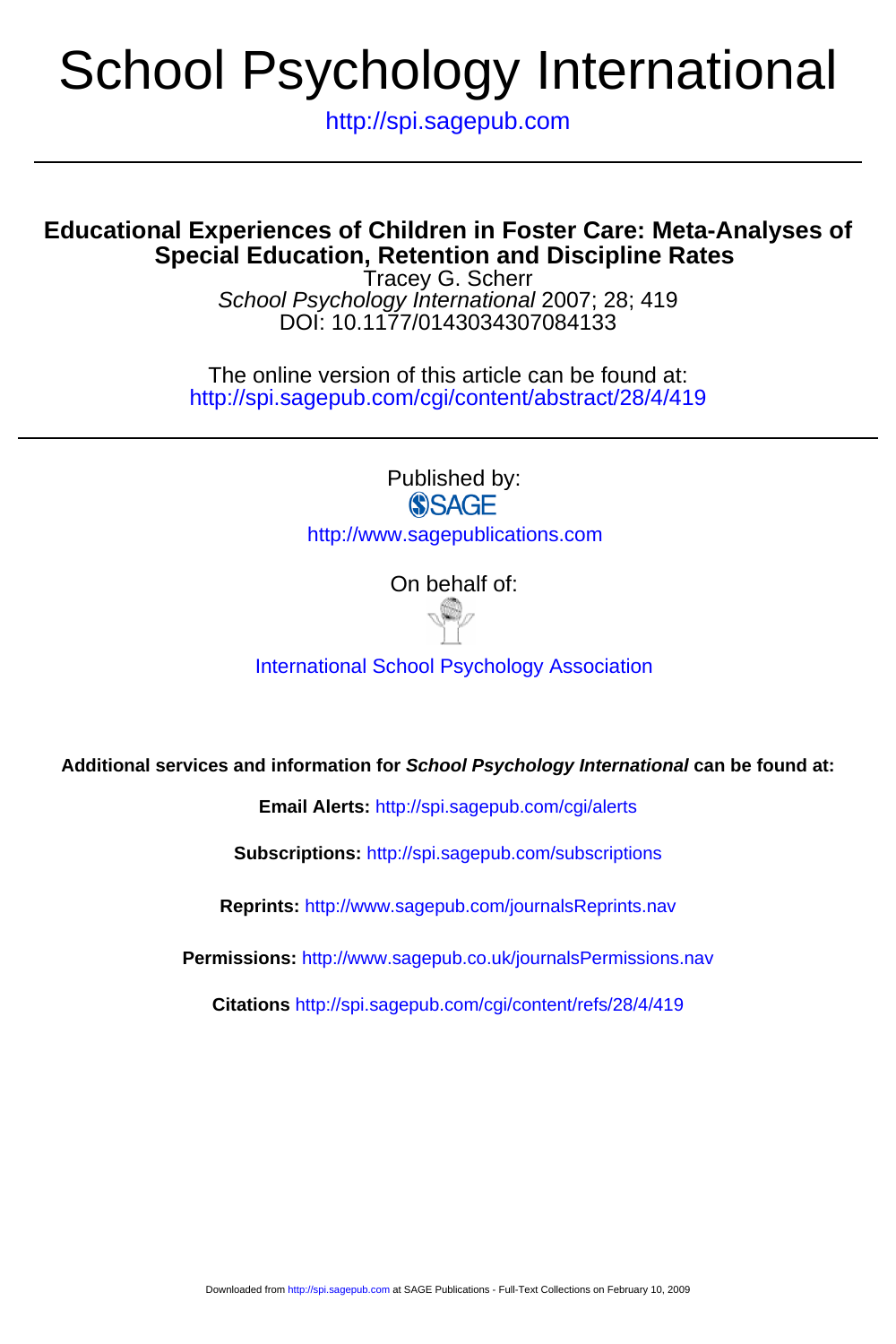# Educational Experiences of Children in Foster Care

# *Meta-Analyses of Special Education, Retention and Discipline Rates*

# TRACEY G. SCHERR

# *Department of Psychology, University of Wisconsin-Whitewater, Whitewater, WI, USA*

ABSTRACT The educational achievements of children in foster care have been determined to be below average in individual studies. In the present investigation, 31 studies were examined via four metaanalyses to answer questions regarding the educational status of children in out-of-home placements in multiple countries. Data analysis encompassed the following variables: special education eligibility rates, grade retention rates and disciplinary rates. Exploratory metaanalyses uncovered conclusive results in this project, illuminating common educational challenges faced by children living in foster care across countries. Students living in out-of-home care are disproportionately represented in special education. They are prevented from moving to advanced grade levels at alarming rates. In addition, these students are disciplined frequently in the school setting. Implications for serving fostered youth include promoting pre-referral interventions and positive behavioural supports.

KEY WORDS: discipline; expulsion; foster care; grade retention; meta-analysis; out-of-home care; special education; suspension

Children are placed outside their parents' homes for myriad reasons. These include physical abuse, sexual abuse, emotional or psychological abuse, various types of neglect and other circumstances which prevent parents from adequately caring for their children. Approximately one million cases of abuse and neglect are substantiated in the USA yearly (Horton and Cruise, 2001) and about half that number of children are referred to live in out-of-home placements (US Department of Health and Human Services, 2006). Unfortunately, it is difficult to track cumulative international statistics regarding looked-after children due

*School Psychology International Copyright* © 2007 SAGE Publications (Los Angeles, London, New Delhi and Singapore), Vol. 28(4): 419–436. DOI: 10.1177/0143034307084133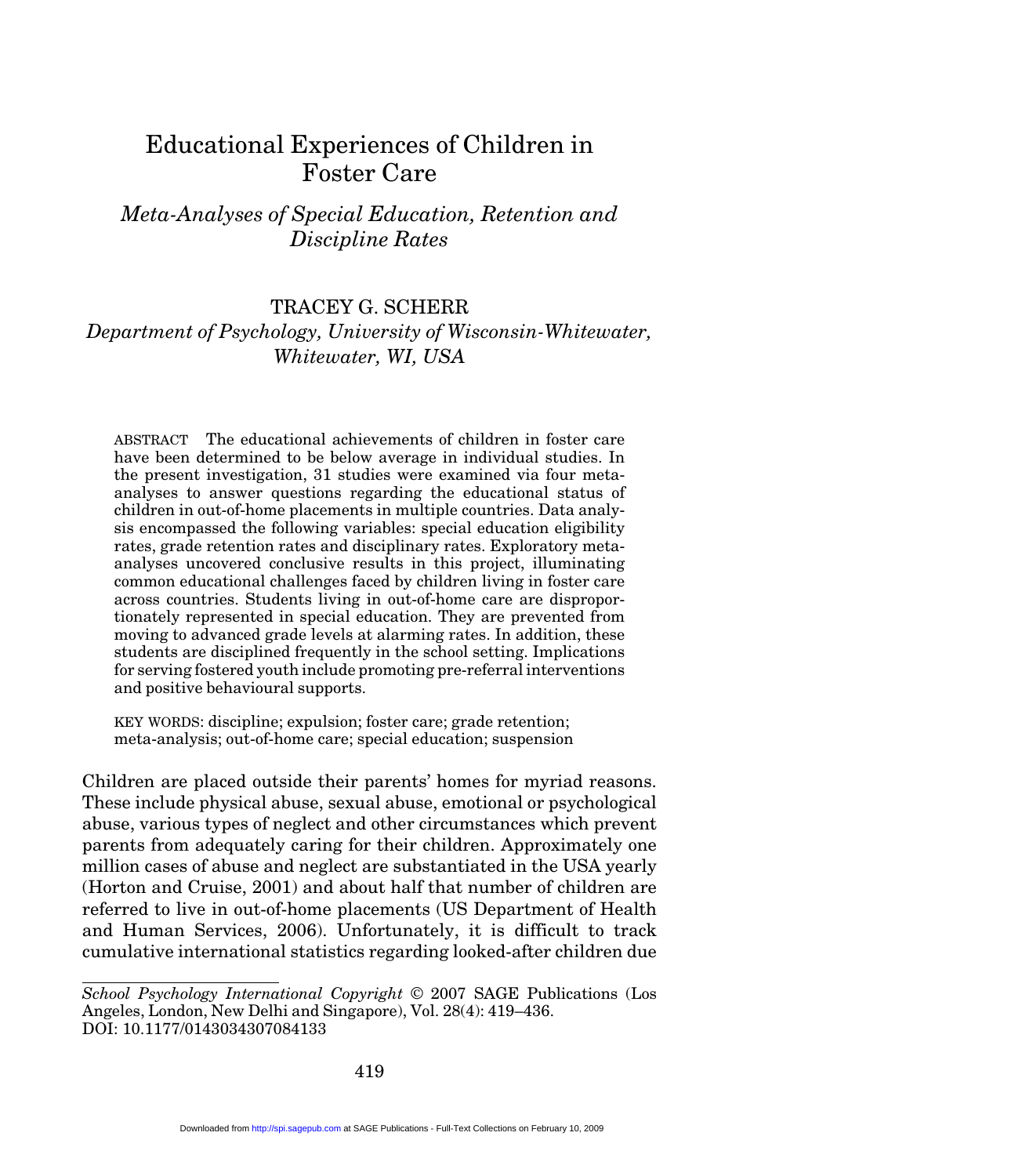to the range of methods and quality of recordkeeping. Thus, the information from the USA provides a mere glimpse of this situation globally.

Given the large number of children living in foster care, school psychologists must be concerned with the effects of such circumstances on students' educational progress. Fanshel and Shinn (1978) conducted one of the earliest and most frequently cited longitudinal investigations of outcomes for fostered children. Most children improved academically during their time in foster care. Many moved out of special education placements, for example. These findings indicate children may fare better in the academic arena while in foster care than in their original homes when severe dysfunction exists.

As Fanshel and Shinn (1978) recognized, one way to assess the educational experiences of students in foster care is to examine special education qualification and service provision. A large proportion of children in care receive special education services (e.g. Pecora et al., 2003; Zetlin et al., 2003). Many evidence challenged intellectual and emotional functioning, which frequently makes them eligible for special education. One of the most extensive related investigations integrated computer databases from the Illinois State Board of Education and the Illinois Department of Children and Family Services (Goerge et al., 1992). Researchers compared the educational experiences of three groups: (a) children living in foster care; (b) children receiving special education services and (c) children in both situations. Following an initial decrease after kindergarten, the percentage of youth in the foster care plus special education group increased steadily as children aged. Approximately 32 percent of school-age children living in foster care were receiving special education programming, compared to 14 percent of students not living in foster care who were receiving special education services. Further, this study found fostered children participating in special education programming were more likely than their peers in the non-fostered special education population to possess disabilities of emotional disturbance and mental retardation.

On a smaller scale, Sawyer and Dubowitz (1994) examined the educational status of children living in out-of-home placements with their relatives, arrangements known as kinship care. The authors noted the number of students living in kinship care and participating in special education programming was 3.5 times the US average. The disability rates for fostered youth reported in both this and the Goerge et al. (1992) projects were alarming when considered in relation to rates for youth not in placement and to national averages. Relatively similar percentages have been reported in more recent projects (e.g. Pecora et al., 2003; Zetlin et al., 2003).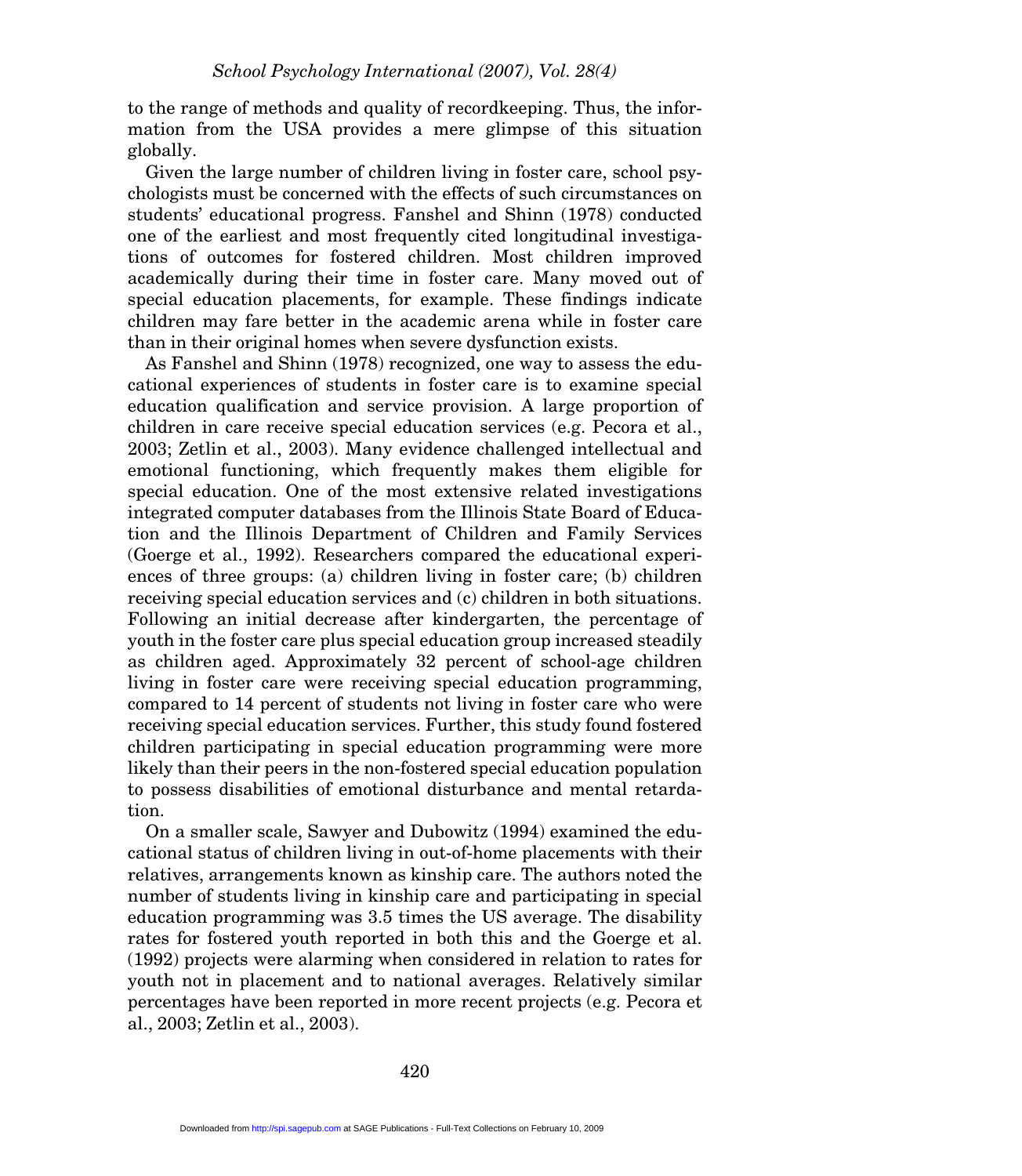#### *Scherr: Educational Experiences of Children in Foster Care*

In addition to special education, grade retention rates can be examined as indicators of educational outcomes. It has been estimated that 15 percent of all students in the USA are held back from advancing to the next chronological grade level annually (National Association of School Psychologists, 2003). Fox and Arcuri (1980) examined the placement records of fostered children and determined that 23 percent of them had been retained for one or two grades. Many received special education programming as well. Special education and grade retention are contraindicated. Students with disabilities require specialized educational programming, not simply repetition of general education lessons. Also concerning, Sawyer and Dubowitz (1994), found 45 percent of their sample had experienced grade retention, with higher numbers at older ages and at advanced grades. Specifically, 63 percent of the adolescents had repeated grades. The below average aptitude and achievement of fostered youth is indicated by the results of these studies.

Disciplinary actions taken by schools against students in out-ofhome care have been reported in the literature as well. Suspensions and expulsions negatively influence educational outcomes for many students and can be considered reflections of children's academic standings with relative accuracy (Rausch and Skiba, 2004). It appears disciplinary actions, which typically remove students from educational settings, occur disproportionately among children living in foster homes. Festinger (1983) surveyed young adults emancipating from care. An average of 35 percent of these young people reported having been suspended at some point during their academic lives. More recently, Kortenkamp and Ehrle (2002) reported 32 percent of a sample of fostered youth, compared to 13 percent of children living in their original homes, had been suspended or expelled from school in the previous year.

Although results of the existing patchwork of research examining the educational status of children in foster care indicate these youth constitute a population at serious risk, methods of unifying the body of literature have been inadequate. Traditional literature reviews have methodological flaws, including the fact that they are not typically subjected to statistical analysis. Hence, they do not provide the confidence necessary to draw definitive conclusions to inform practice and guide further research reliably and validly (Lipsey and Wilson, 2001).

Meta-analysis, conversely, is a powerful statistical tool for clearly identifying outcomes. Schools have been charged with the responsibility of providing the least restrictive, most appropriate learning environments for all children (Jacob and Hartshorne, 2003). To accomplish this, school personnel need to understand the challenges confronting students in out-of-home care. With this information,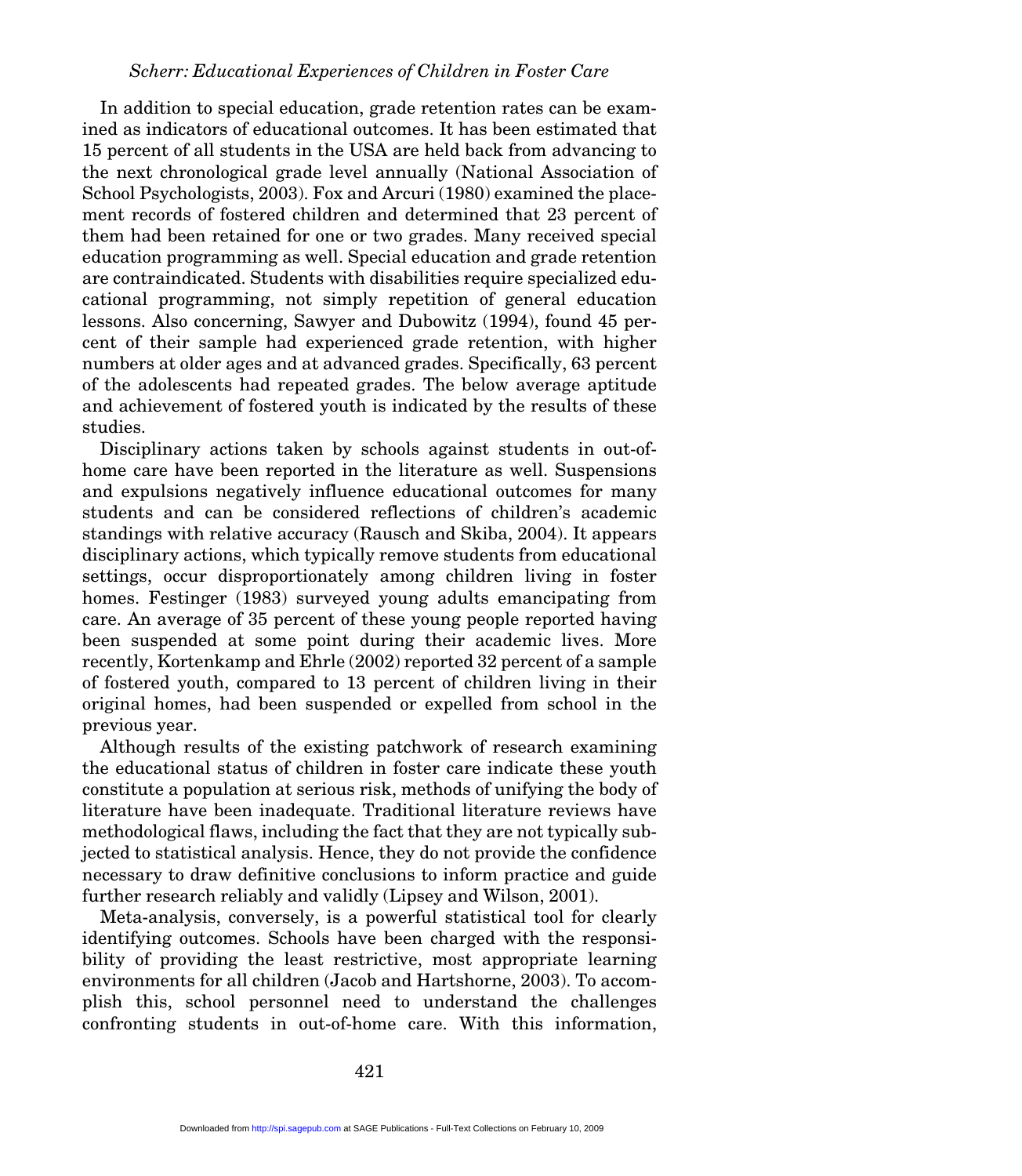practitioners will be able to better intervene on behalf of these children, whose voices are often unheard. Accordingly, two specific questions were addressed by this meta-analytic project:

- (1) What is the educational status of children in foster care internationally?
- (2) How does the educational status of students in foster care compare to that of their peers not living in out-of-home placements?

# **Methods**

Published and unpublished primary resources as well as secondary resources, such as reviews, were solicited for the initial accumulation of studies. Twenty-four research databases, including PSYCHInfo, ERIC, Education Abstracts and Dissertation Abstracts were searched via computer. Several keywords and combinations were used, but often the pairing of 'foster care and education' resulted in the most hits. Further, 55 websites representing organizations affiliated with related projects were searched for additional reports. Alternately, experts involved with these projects and agencies were contacted via email and asked for copies of reports and for further input.

## *Inclusion criteria*

*Educational status.* Educational status can be measured by numerous variables and researchers have approached this problem in different ways. Therefore, any factors which could logically contribute to, or constitute, educational status were included in the initial gathering of studies. A broad approach was taken so as many variables as possible could be considered in the exploratory meta-analyses. As the process continued, it became clear certain variables were analysed most frequently and systematically, lending themselves to meta-analysis. These included special education eligibility, grade failures/retentions and suspensions/expulsions. Special education eligibility was operationalized as, 'data describing the proportion of students in foster care who were eligible for, or received, special education services at some point during their time in out-of-home care'. Grade retention was operationally defined as, 'having failed or repeated one or more academic grade levels'. Disciplinary actions were operationalized as, 'the proportion of children who had been suspended or expelled at least once during their time in school'. Educational status was not addressed using the three identified indicators in 26 of the studies acquired, so they were rejected.

*Research participants.* Youth were defined as children aged birth to 21 years to encompass current legislation and trends for foster care and special education service provision. Accordingly, participants had to be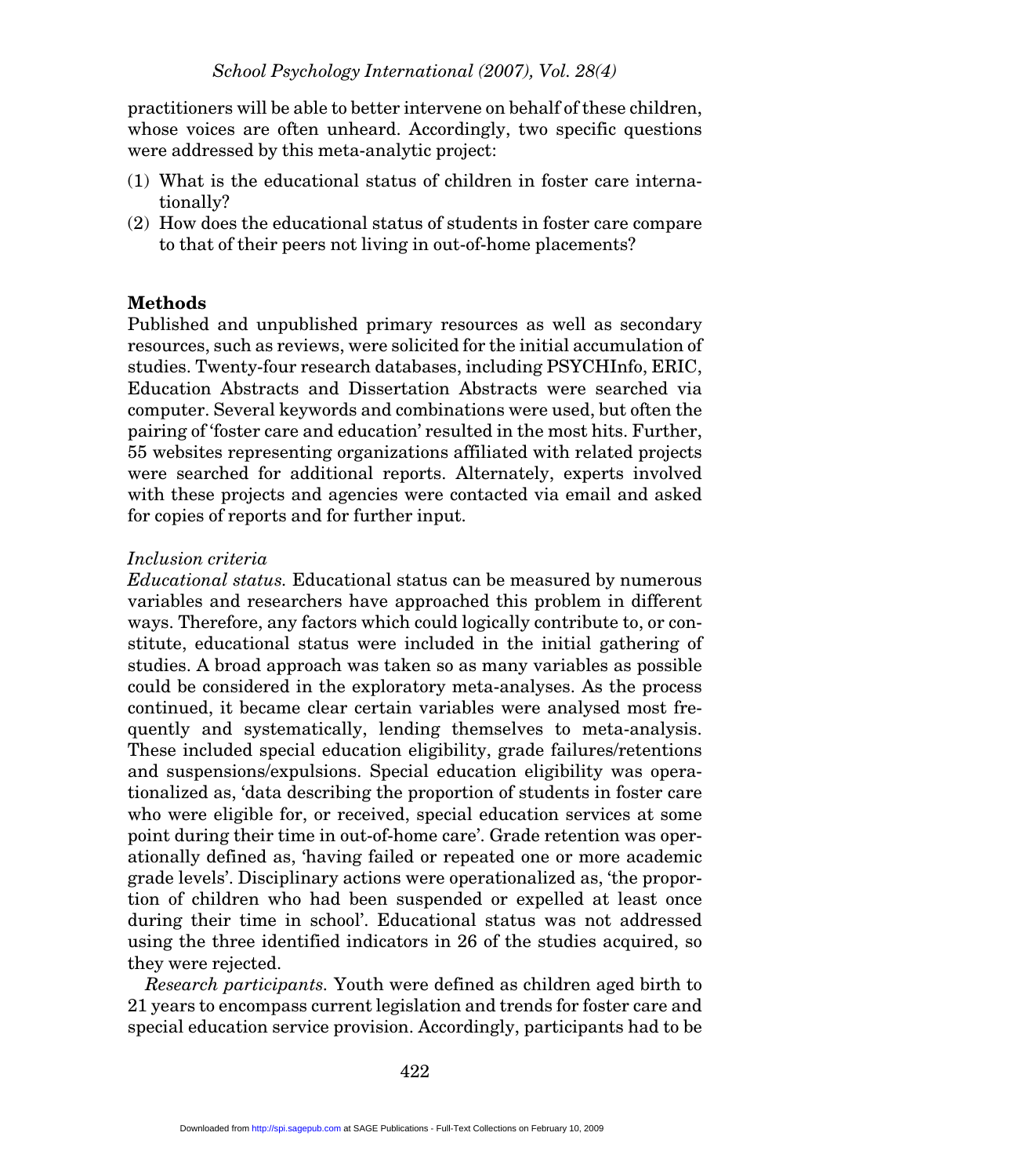youth who were up to 21 years of age and living in foster care at the time of data collection or during the time period under consideration for data collection purposes. 'Foster care' described situations in which children had been legally removed from the homes of their birthparents and placed elsewhere for any length of time. Care arrangements included non-relative family foster homes and kinship placements with friends or family members. For this investigation,  $\geq 50$  percent of a particular sample population had to be living in foster homes, kinship homes or some combination at the time of data collection. Group homes, residential treatment centres and detention facilities were not accepted criteria for this investigation. Often youth in such facilities manifest more complicated psychological needs and cannot be maintained in less restrictive environments. Thirty of the initial studies collected were rejected due to the compositions of their sample populations.

*Sufficiency standards.* Studies addressing educational performance of fostered youth, as well as those examining related differences between children in foster care and their peers living in their original homes, were sought to answer the two major research questions for this meta-analytic investigation. All published and unpublished studies which met the inclusion criteria were included. Journal articles, books, technical reports, unpublished reports and conference presentations were gathered. Further, only articles that were available in English were used due to the difficulty of acquiring translations. No restrictions on methodological quality were applied. This procedural rule has received wide support in the literature regarding meta-analytic techniques for multiple reasons (Glass et al., 1981; Hunter and Schmidt, 1990; Lipsey and Wilson, 2001). Selected studies contained enough information to calculate effect size (ES), the meta-analytic statistic representing the outcomes under examination. Accepted studies included univariate statistics because meta-analytic techniques have not advanced enough to handle multivariate statistics (Lipsey and Wilson, 2001). Qualitative investigations were not considered because they could not contribute to statistical analyses. Based on these parameters, 87 studies were discarded because they lacked statistics specific to the selected variables, they contained data unamenable to meta-analysis or they cited secondary statistics from others' work.

In all, 174 articles and reports with various relationships to the topic of education and youth in foster care were located during the search process. Surprisingly, no prior meta-analyses specific to this topic were found. When selection criteria were applied, 143 papers were rejected. Thirty-one studies were used in the final analyses. The majority were published or written in the 1990s (45 percent) and 2000s (36 percent). Most were professional journal articles (52 percent) or reports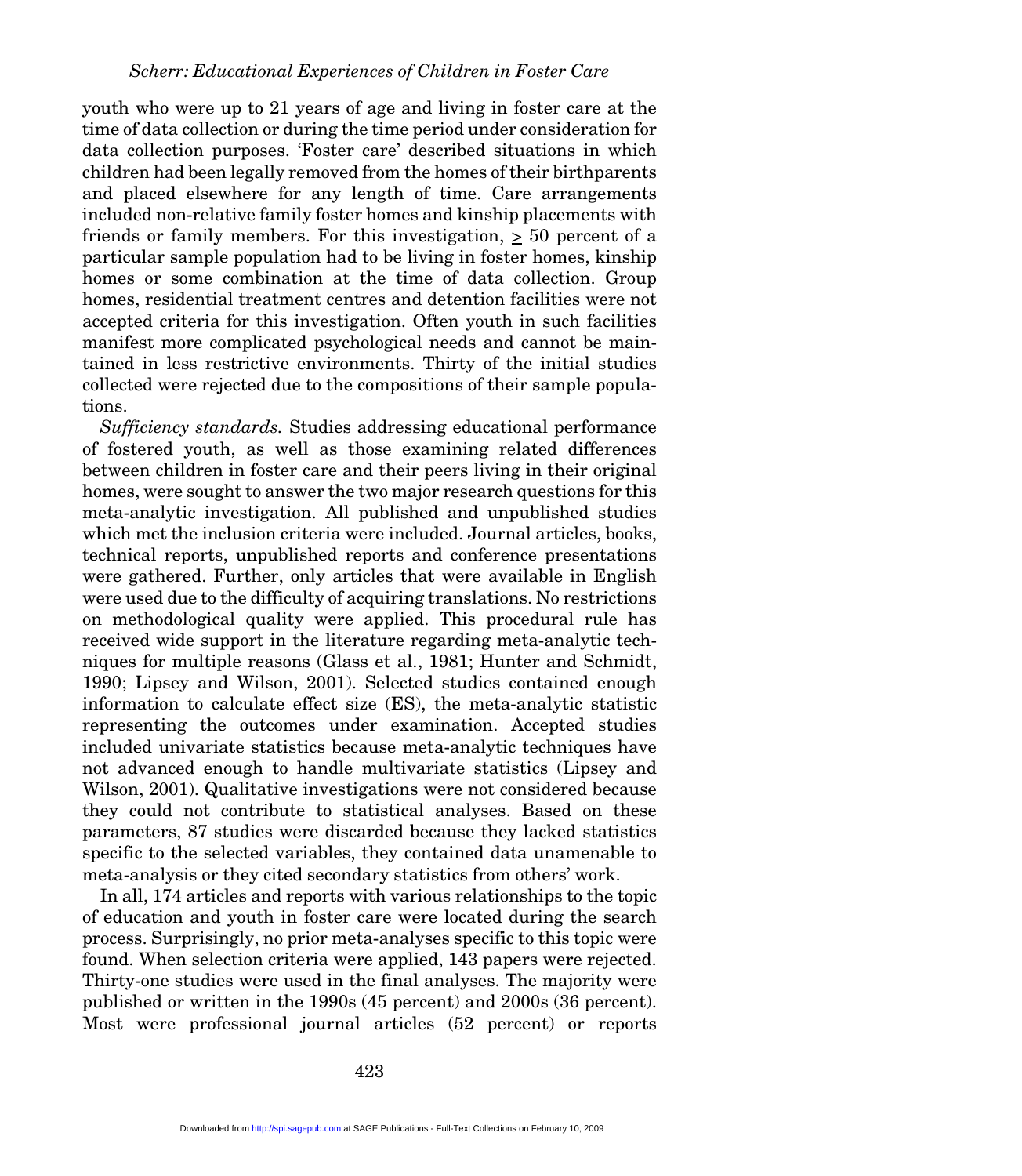from organizations (32 percent). Further, most projects took place in the USA (77 percent). The remaining studies were generated by researchers in Australia, Canada, France and the United Kingdom.

#### *Data analysis*

To facilitate data analysis, a coding form and manual were created. The form and manual were designed to help ensure reliability of coding. Two studies were coded to pilot them and alterations were made prior to coding of the remaining studies. The two pilot studies were re-coded using the edited form and instructions.

A software program specifically designed to analyse data for metaanalyses was used for the quantitative analysis of data from the coding forms. *Comprehensive Meta-Analysis Version 2* was capable of computing ESs for one-variable relationships (Biostat, 2004). These surfaced in the form of proportions of foster youth who were in special education, retained or suspended or expelled in given studies. To meaningfully summarize the data generated in previous steps of the study, the ESs (i.e. proportions) from the individual studies were combined as long as they represented the same operationalized variable. Then, inverse variance weights were applied to ensure ESs contributed to the final analyses at levels consonant with their sample sizes and related sampling error. Final mean ESs for each of the three outcome variables resulted. Confidence Intervals (CI) at the 99 percent level were determined and formed the basis of the statistical significance tests of the various mean ESs. If the critical value at an alpha of 0.05 for each statistic was within its corresponding CI, the ES was deemed statistically significant. Homogeneity analyses were also conducted to determine which statistical model, fixed, random or mixed, was most appropriate.

## **Results**

The educational status of children living in foster homes internationally was determined based on special education eligibility, grade retention and disciplinary actions as a function of the state of the current literature. Comparison data between students in foster care and their peers were rarely provided. Four meta-analyses were completed.

## *Special education eligibility*

Eligibility for special education services was the outcome most frequently cited in the studies sampled, which also lent itself to meta-analysis. Twenty-four studies were analysed for this variable. Their combined sample size was 25,692 students living in foster care.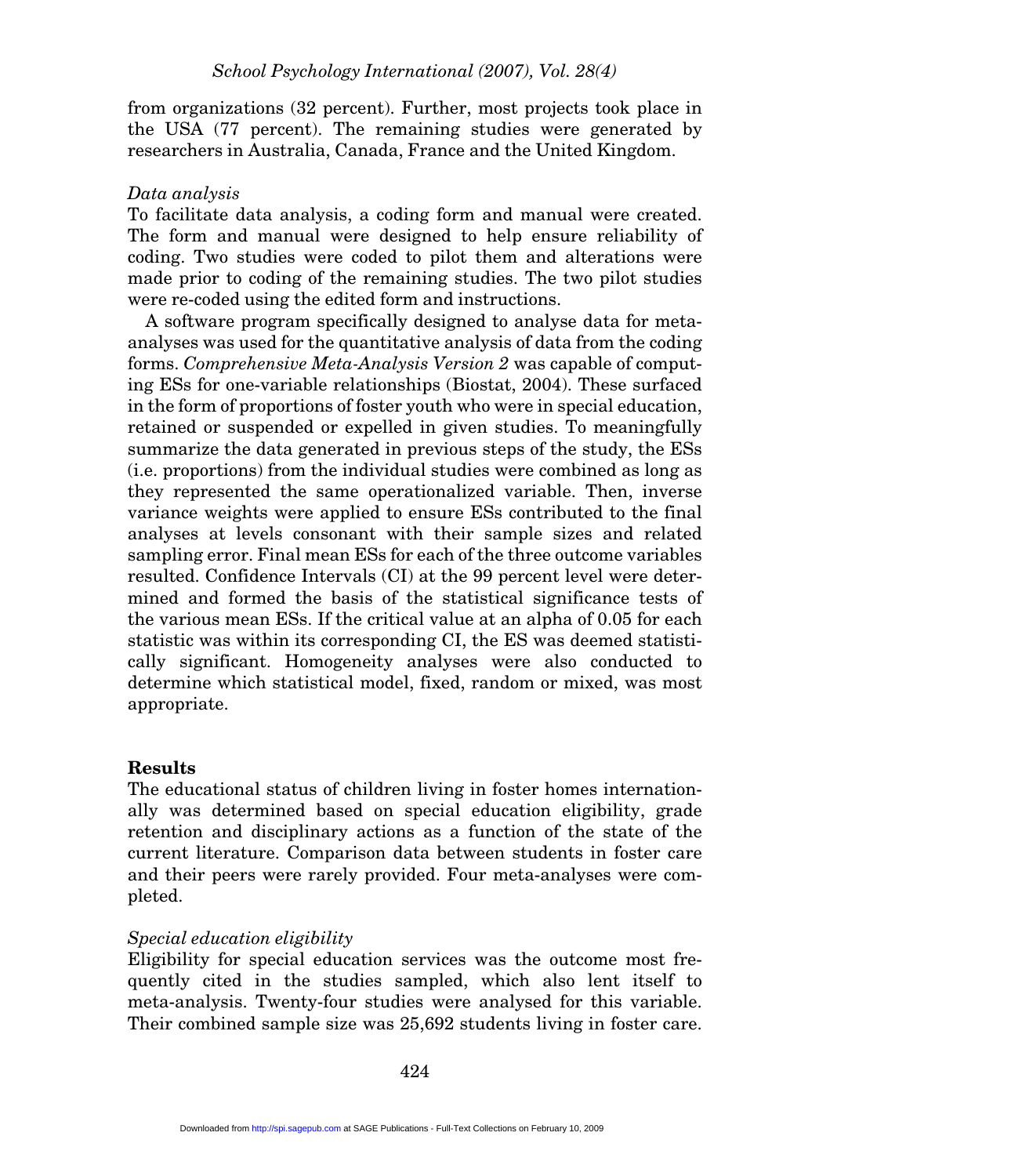Using a mixed effects model, it was estimated about 31 percent of foster youth qualified for or received special education services. With 99 percent certainty, the actual proportion lies between 27 percent and 35 percent. This ES was statistically significant,  $z = 10.69$ ,  $p < 0.001$ , indicating this proportion was highly unlikely to have occurred by chance. Interestingly, from the 1980s into 2000, the percent of foster children who qualified for special education services steadily increased from approximately 18 percent to approximately 36 percent. Weighted mean ES proportions for each study and their 99 percent CI, are illustrated in Figure 1.

Only two of these studies included data which compared proportions of students in foster care receiving special education services to those of their peers not in out-of-home placements (i.e. Flynn and Biro, 1998; Goerge et al., 1992). Although this is the minimum number of studies possible for inclusion in a meta-analysis, the large sample sizes made analysing them worthwhile. A total of 14,757 fostered youth were compared with 1,796,516 children living in their original homes. Following application of a random effects model, an Odds-Ratio (OR) statistic of 4.90 emerged. This is more likely than what would be expected by chance alone,  $z = 2.35$ ,  $p = 0.02$ . In other words, youth in foster care were almost five times as likely as their peers to be identified as needing special education assistance. With 99 percent certainty, the actual ratio lies between 0.86 and 27.97. Although the OR was statistically significant, this wide range within the CI reflects the need for more studies of direct comparisons of special education proportions between students in foster care and their fellow classmates in order to determine a specific odds-ratio with greater certainty.

#### *Grade retention*

Grade retention rates were the next most frequently reported educational outcome statistic which could be implemented in a metaanalysis. Sixteen studies addressed this issue with appropriate primary data. The combined sample size included 9,950 students. A random effects model was applied. Figure 2 reflects proportions and CI for each study included.

According to the resulting overall proportion ES, 33 percent of students in foster care had been retained at least once during their school careers. It can be stated with 99 percent CI the actual proportion is between 24–45 percent. The proportion of retained students living in foster homes is higher than would be expected by chance alone,  $z =$  $-3.66$ ,  $p = < 0.001$ . In the 1980s and 1990s, retention rates for foster youth peaked at 45 percent and 41 percent, respectively. So far, in the current decade, they have decreased to about 22 percent. This trend warrants monitoring.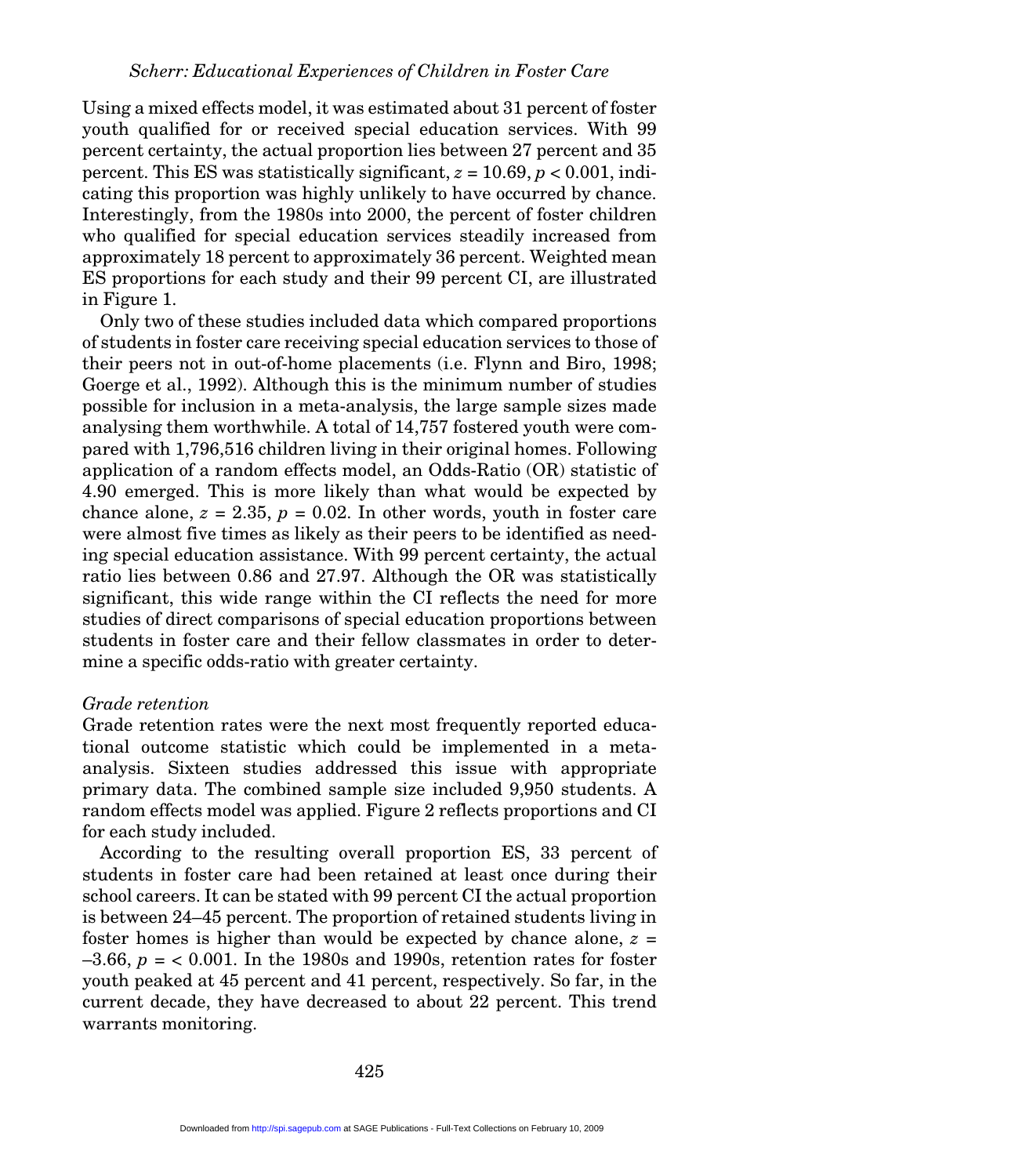

**Figure 1** *Weighted mean ES special education proportions by study*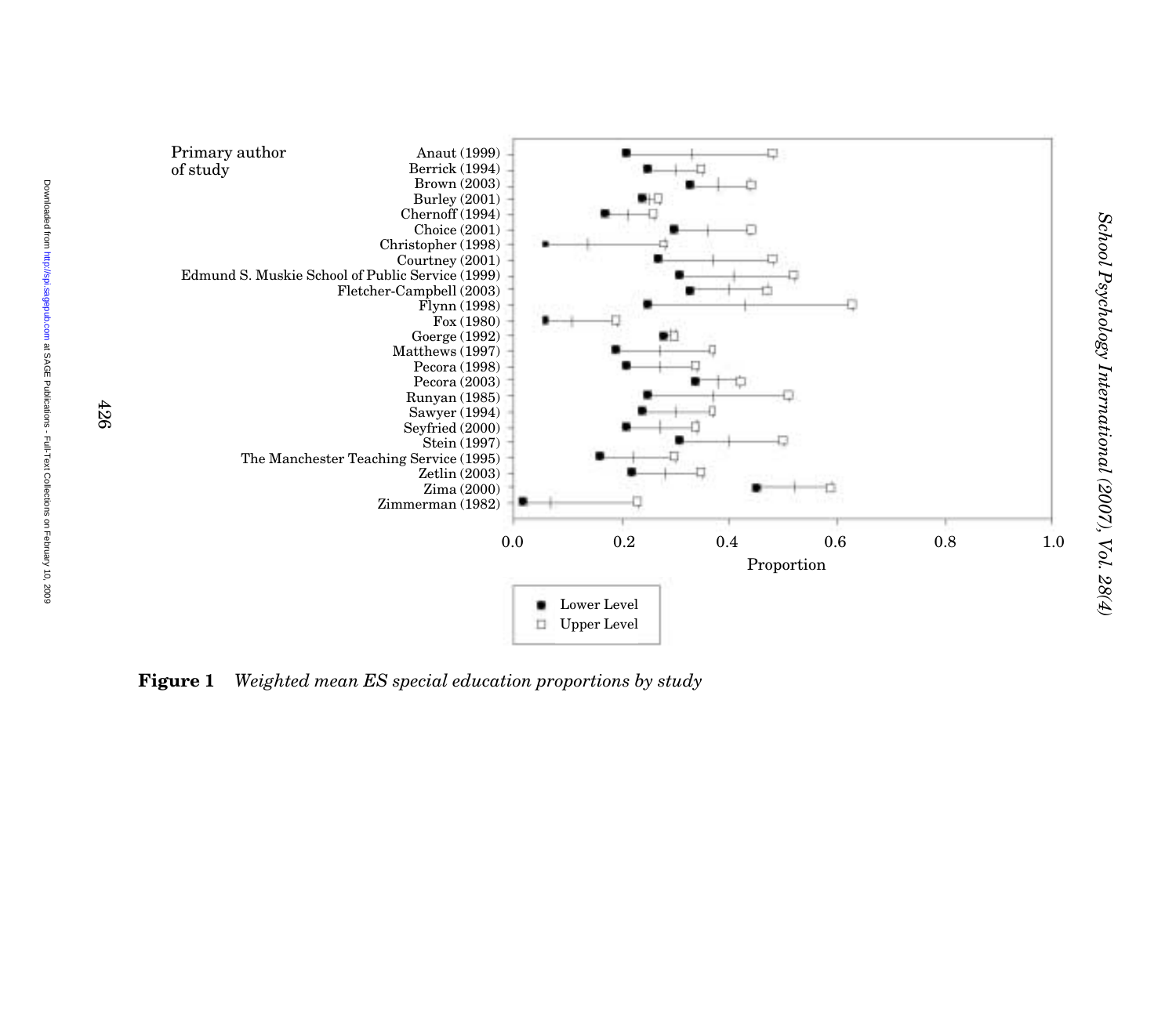

**Figure 2** *Weighted mean ES retention proportions by study*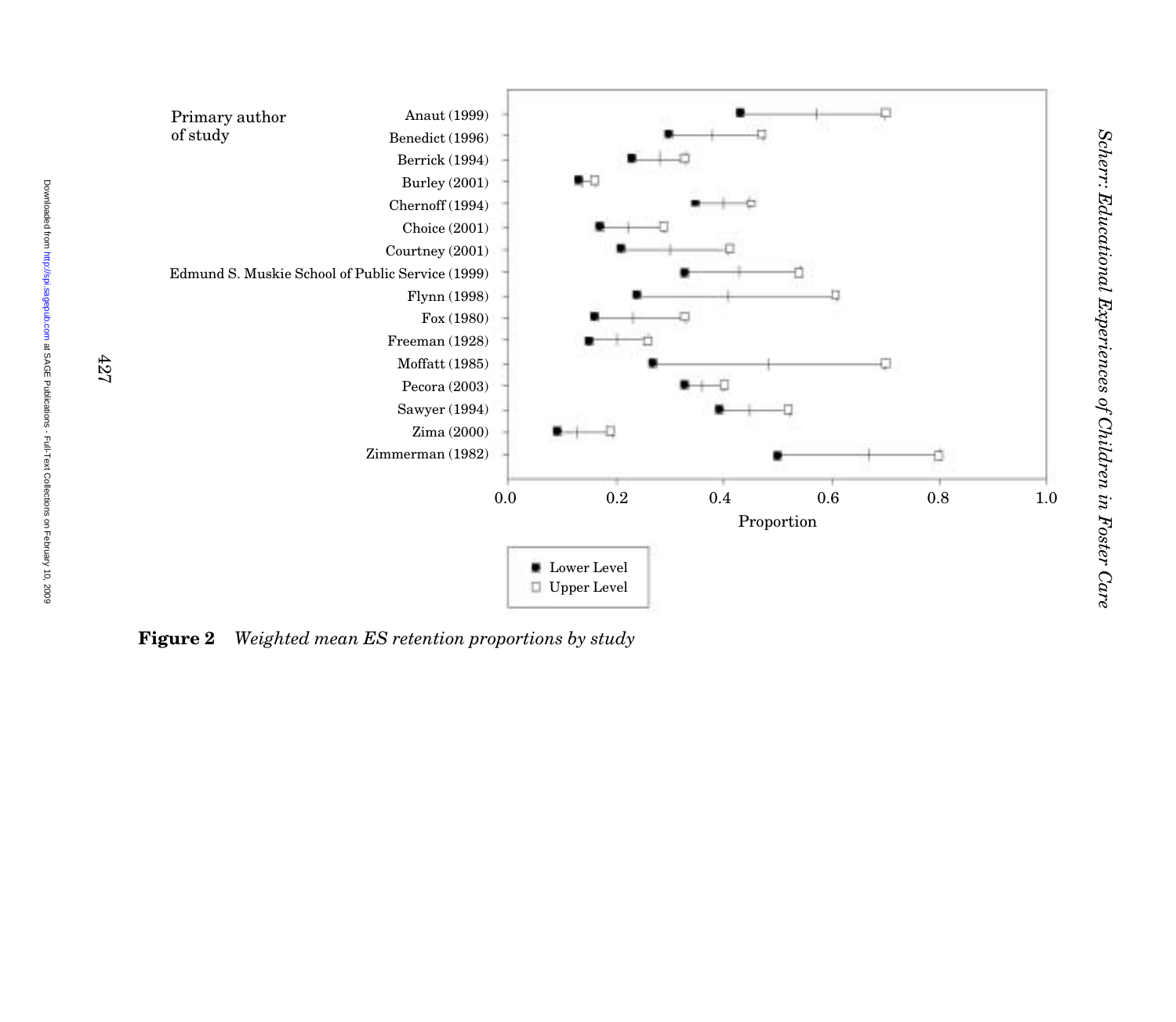

**Figure 3** *Weighted mean ES suspension/expulsion proportions by study*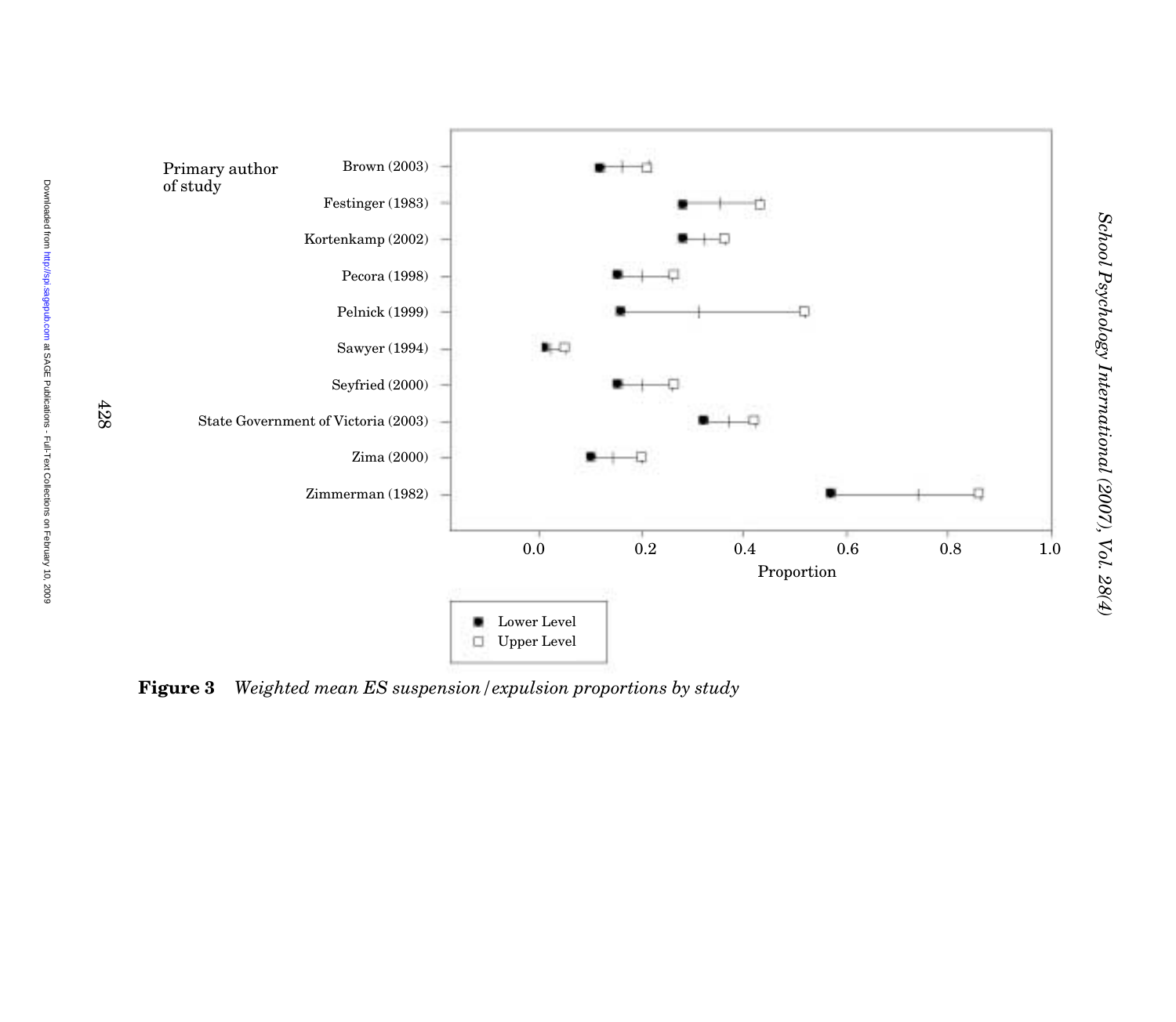#### *Scherr: Educational Experiences of Children in Foster Care*

Similar to those dealing with special education proportions, studies handling grade retention rates usually failed to implement comparison groups either at all or in a manner appropriate for meta-analysis. Only one of the studies met these criteria (i.e. Flynn and Biro, 1998). These authors contrasted retention rates for a sample of 43 youth living in foster homes to those of 1,600 students who lived with their families of origin. Forty-one percent of the former group and 9 percent of the latter, had been held back at least once. This translated into a weighted OR of 7.03. Foster children in the study were about seven times more likely to be retained than were other students.

#### *Suspension/expulsion*

Ten studies, with a combined sample size of 3,646, were included in the analysis of disciplinary action. According to the mean proportion ES, 24 percent of students in foster care had been suspended or expelled from school at least once. The 99 percent CI was indicated by a range of 15 to 36 percent of students. These results are unlikely to have occurred due to chance factors,  $z = -5.03$ ,  $p < 0.001$ . A larger proportion of suspensions and expulsions occurred among fostered children in the 1980s than in the 1990s and 2000s. Proportions of fostered students having been suspended or expelled in each study are reflected in Figure 3.

Similar to the other outcomes, only one study assessed proportions of disciplinary actions for fostered youth compared with other students (i.e. Kortenkamp and Ehrle, 2002). The sample size consisted of 819 children living in foster care and 67,865 students living in their original family homes. Thirty-two percent of the former group had been suspended or expelled, contrasted with just 13 percent of the latter group. The resulting weighted OR of 3.15 suggests students from foster homes were approximately three times more likely than their peers to have faced disciplinary actions.

#### **Discussion**

The results of the meta-analyses illuminated the educational experiences of youth in foster homes in multiple countries. Many reports offered information regarding one-variable relationships, which contributed to exploratory meta-analyses. These results helped answer the question of what the educational standings of children in foster care are. There was limited information to answer the second question, which asked how students in foster care compare to their peers in terms of educational outcomes. Few comparison studies were conducted and fewer were appropriate for meta-analysis. Some important conclusions can be drawn from the available data, however.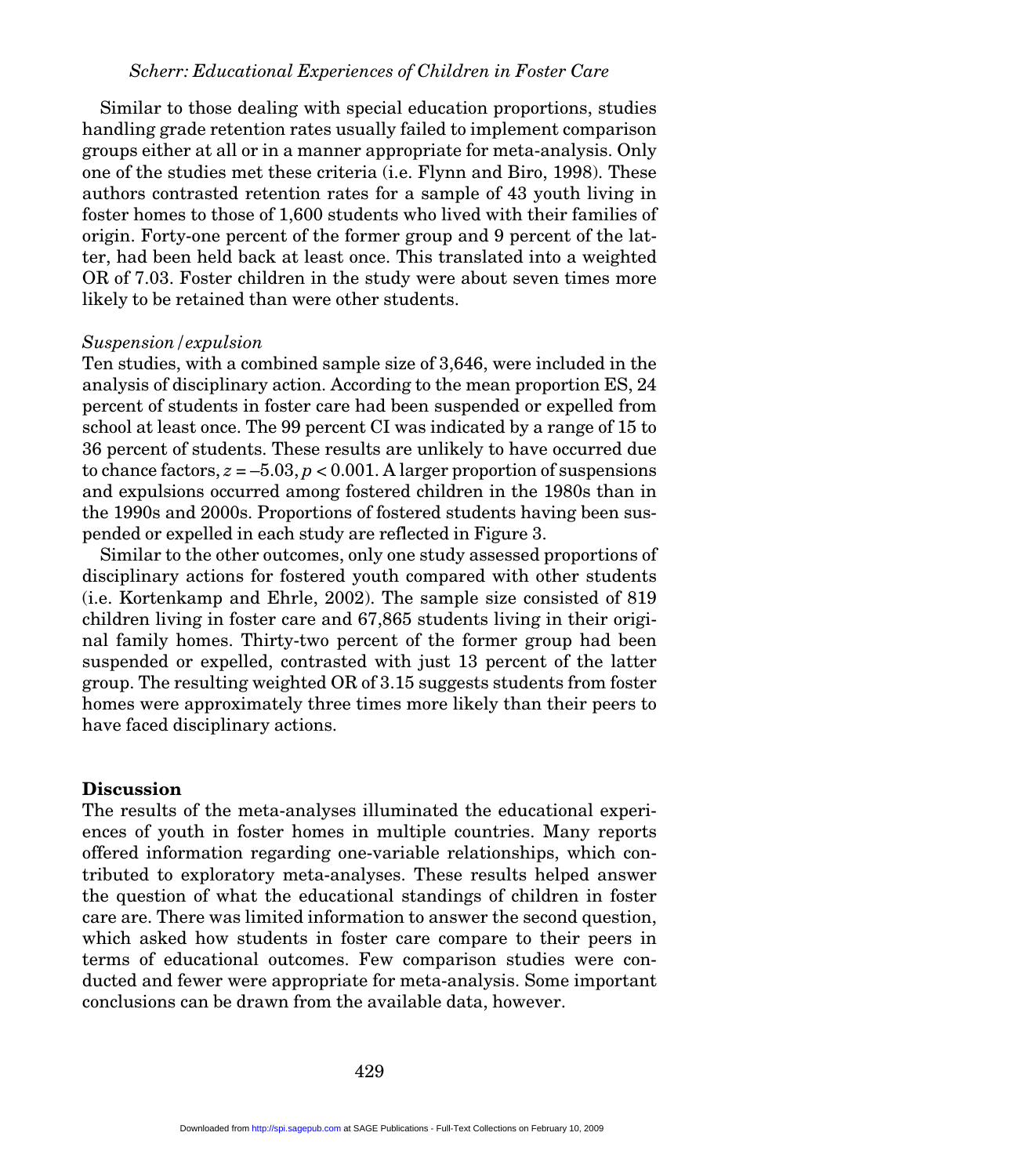#### *Special education eligibility*

A high proportion of students living in foster care were determined to be in need of special education services. Although only two studies made direct comparisons between fostered youth and their peers, it appeared students in foster care were about five times more likely than their peers living in their original homes to be identified as requiring special education assistance. Compared to the USA's special education identification average of 13 percent of all students (National Center for Education Statistics, 2002), the fostered student average of 31 percent found in this investigation is a source of concern. According to the present meta-analysis, the percentage of students in foster care, who were identified for special education services in the group of countries represented in this project, increased in recent years.

It is possible fostered youth are being appropriately identified for special services. Authors of some studies conjecture many fostered youth who may need services do not receive them (Brown and Coleman, 2003; Choice et al., 2001). A second hypothesis, however, is they have been victimized by gaps in instruction due to the transiency and frequent school changes inherent in their situations. The negative impact of excessive school mobility on academic achievement has been documented consistently (e.g. Mehana and Reynolds, 2004; Temple and Reynolds, 1999). It is questionable whether special education is the appropriate environment for this sort of remediation. It is possible foster youth are being served inappropriately in this regard. The increase may reflect insufficient general education interventions designed to off-set the risks associated with foster home placement.

#### *Grade failure and retention*

Retention has been used with fostered students with relative frequency. This investigation determined 33 percent of students living in foster care had failed a grade or been retained at least once during their time in school. According to the National Association of School Psychologists (2003), 15 percent of students in the USA are retained every year, and many are held back multiple times. Between 30–50 percent have been retained one or more times by 9th grade. Given these statistics, fostered youth roughly match their peers. However, more studies with direct comparisons are needed for clearer conclusions to be drawn.

The percentage of fostered youth who were retained across the cumulative Canadian, French, and US samples decreased in the last two decades. This is a hopeful indicator. Professionals may be recognizing the potentially negative impacts of retention (e.g. Jimerson, 2001) and using it more judiciously with this population of students. Regardless, given the ineffectiveness of retention, using it so frequently among any population of students is unwarranted.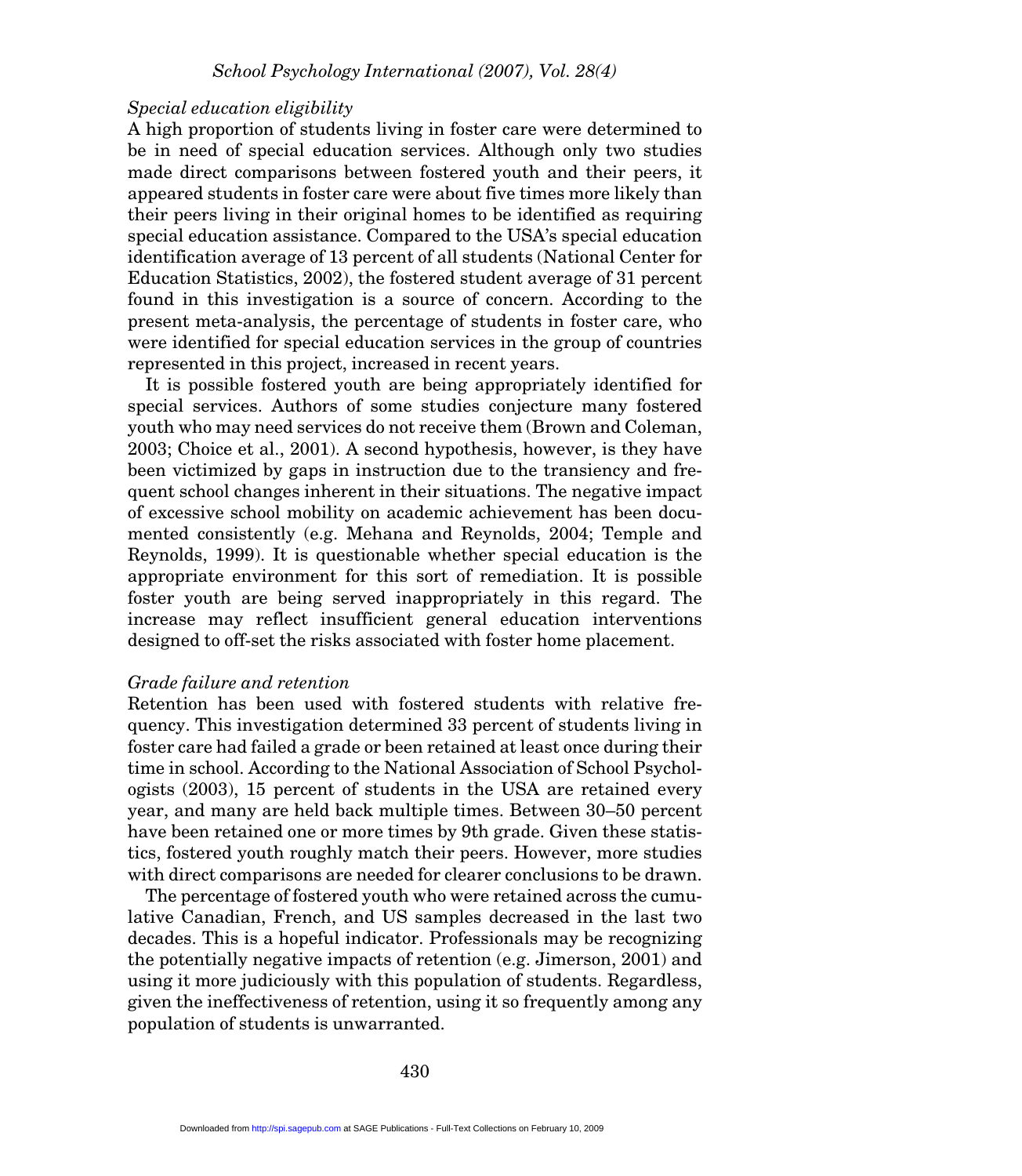#### *Disciplinary actions*

Disciplinary actions were reported in the literature from Australia and the USA. Suspension and expulsion proportions were often combined in the studies, rendering it impossible to separate them for metaanalysis. Approximately 24 percent of foster youth in the overall sample had been suspended or expelled at least once during their time in school. Only one peer-comparison study was eligible for meta-analysis in this project. Results indicated the fostered group was approximately three times more likely than their peers to have encountered disciplinary actions at school. The most recent data available indicate, as of the year 2000, nearly 7 percent of all US students had been suspended or expelled (National Center for Education Statistics, 2003). Thus, the 24 percent proportion of foster youth in this metaanalysis having been similarly disciplined is concerning. This is especially poignant given the negative effects of suspension and expulsion on academic achievement (e.g. Rausch and Skiba, 2004). Fortunately, disciplinary proportions seem to have dropped slightly for foster youth in recent decades. Perhaps educational personnel are developing more inclusive behavioural supports for these students.

Still, a high proportion of fostered youth are punished severely in the academic environment. Whereas these youth may legitimately have more behavioural difficulties than their peers due to their unfavourable backgrounds, it is equally likely they are being unfairly targeted by unprepared systems. Efforts should be focused on better management of these students within the least restrictive environment with early intervention, positive behavioural supports, functional behaviour analyses and plans and school- and community-based mental health services.

#### **Limitations**

No matter how comprehensive the effort, it would be impossible to retrieve all studies addressing the educational status of children in foster care. First, it was especially difficult to retrieve unpublished research reports. Second, statistically insignificant findings are rarely published despite their potentially informative value. Undoubtedly, some studies were not represented in these analyses.

This project only included studies written in English. These guidelines limited generalizability of the findings to those countries with foster care systems similar to those included in the analyses of English studies, most of which were produced by investigators in the USA. Therefore, important information from additional cultures was probably not uncovered.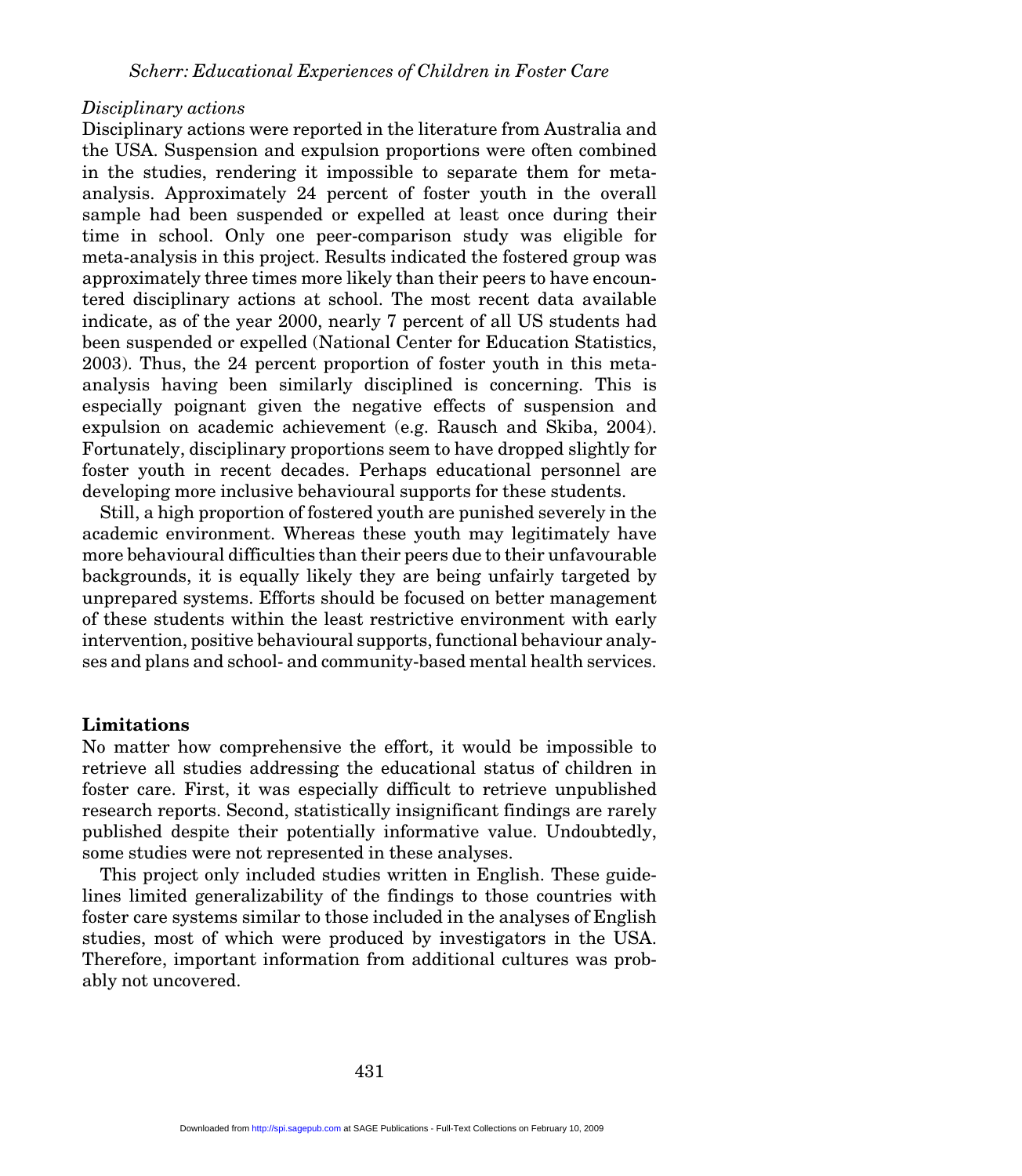#### **Summary and future directions**

Exploratory meta-analyses revealed information about the educational experiences of fostered youth in multiple countries. These children were found to be placed in special education at higher rates than their non-fostered peers. Conversely, they have been retained at levels comparable to their peers and with indications of a downward trend. Even so, retention rates for all students are problematic due to the lack of evidence-based support. Although a downward trend has been noted regarding suspensions and expulsions of students living in foster care, they have been disciplined at rates exceeding their peers.

The most glaring gap in the literature encompasses explanatory investigations. Narrative comparisons can be made, but more powerful conclusions should be drawn from additional comparison studies on all educational outcomes. Moderating variables should be identified and addressed effectively to facilitate further explanatory meta-analyses as well. For example, the impact of frequent moves and attendance problems on educational outcomes for this particular population should be assessed. Outcomes related to nationality, gender, ethnicity and other demographic variables are worthy of exploration also. If factions of the foster care population at greatest risk of academic underachievement can be identified, preventative services could be most effectively provided. Currently, most reports do not isolate foster care populations according to specific characteristics, presumably because accurate data regarding this group are difficult to collect, especially in large quantities.

As Kavale and Forness (2000) astutely acknowledged, meta-analyses provide the most appropriate research methodology upon which to base suggestions for policy change. Accordingly, implications for serving fostered youth emerged from this project. To address high special education eligibility, early identification and pre-referral interventions which target the unique risk status of children in foster placement should be created. Similarly, students' responses to such interventions need to be monitored and related data should contribute heavily to special education eligibility decisions. School psychologists recognize the futility of grade retention under most circumstances and must promote and apply this knowledge to fostered youth, who may evidence wide gaps in their educational backgrounds. Other less socially and emotionally damaging interventions would undoubtedly serve these at-risk children better than retention over time. Various forms of tutoring could be implemented. More specifically, programs which train foster parents to work collaboratively with school personnel in the area of academic support could be designed. Regarding high discipline rates, consideration of least restrictive environment should be made. Early intervention, including positive behavioural supports, functional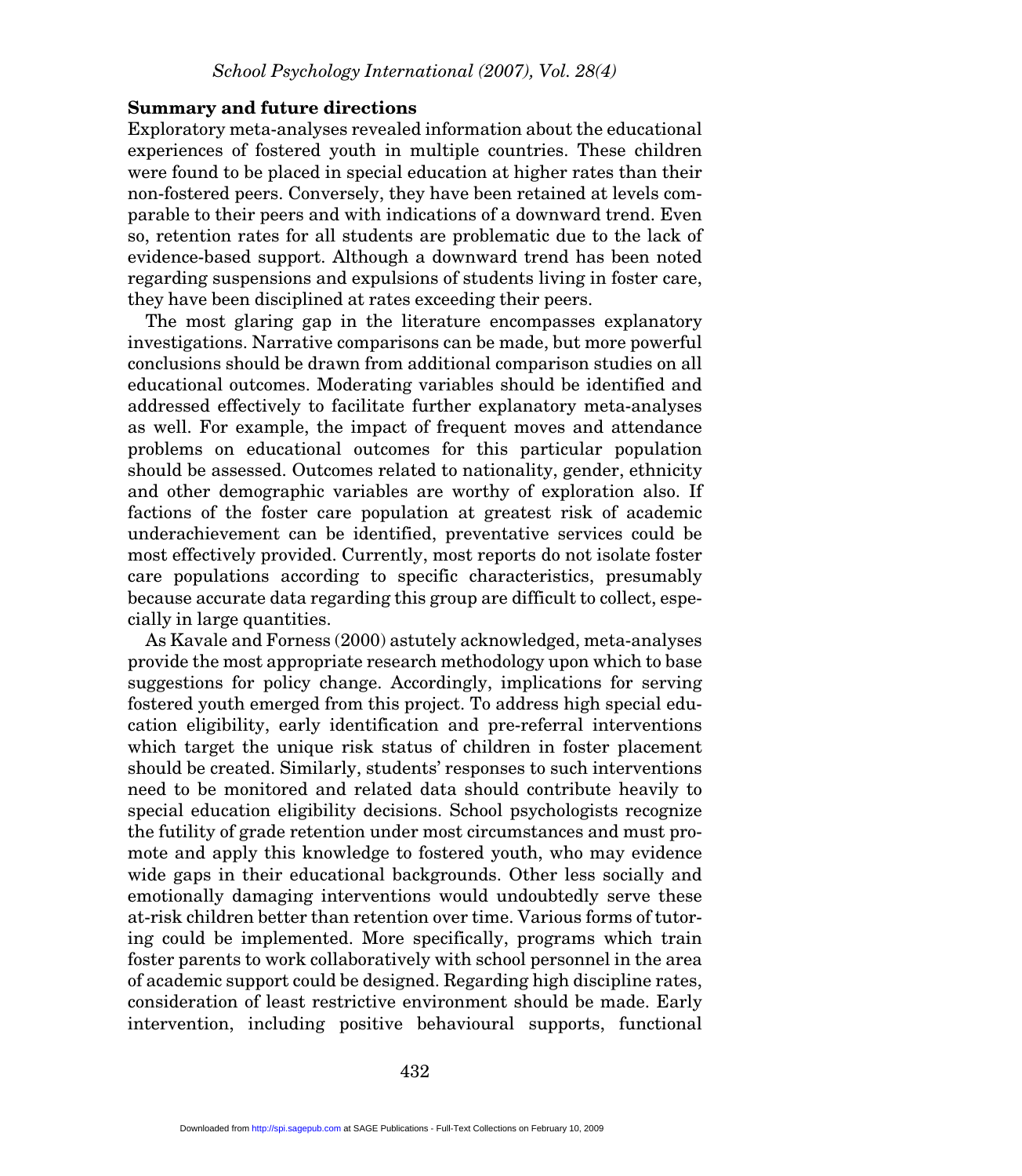behaviour analyses and plans and mental health services, should be enacted. School psychologists have the responsibility to advocate for appropriate educational opportunities for all students. Those living in foster care are no exception to this expectation.

## **Bibliography**

References marked with an asterisk indicate studies included in the metaanalyses.

- \*Anaut, M., Chouvier, B. and Tyrrell, J. (1999) 'North African and French Children Placed in Care: A Comparative Study of Psychosocial and Educational Outcomes', in W. J. Lonner, D. L. Dinnel, et al. (eds) *Merging Past, Present, and Future in Cross-Cultural Psychology: Selected Papers from the Fourteenth International Congress of the International Association for Cross-Cultural Psychology*, pp. 442–49. Bellingham, WA: International Association for Cross-Cultural Psychology.
- Aspire Software International (2004) *SigmaPlot (Version 9.0)* [Computer software]. Ashburn, VA: Author.
- \*Benedict, M. I., Zuravin, S. and Stallings, R. Y. (1996) 'Adult Functioning of Children Who Lived in Kin versus Nonrelative Family Foster Homes', *Child Welfare* 75: 529–49.
- \*Berrick, J. D., Barth, R. P. and Needell, B. (1994) 'A Comparison of Kinship Foster Homes and Foster Family Homes: Implications for Kinship Foster Care as Family Preservation', *Children and Youth Services Review* 16: 33–63.
- Biostat (2004) *Comprehensive Meta-Analysis (Version 2)* [Computer software and manual]. Englewood, NJ: Author.
- Brown, B. and Coleman, M. S. (2003, December) *Ensuring No Child is Left Behind, A Research and Planning Report for Lucas County Children Services.* Cincinnati, OH: Beech Acres Education Advocacy Center.
- \*Brown, B., Sharma, J., Green, E. L., Sorg, R. and Hulsmann, J. (2003) *Educational Experiences of Foster Children in Southwest Ohio.* Cincinnati, OH: Beech Acres Education Advocacy Center.
- \*Burley, M. and Halpern, M. (2001, November) *Educational Attainment of Foster Youth: Achievement and Graduation Outcomes for Children in State Care.* Olympia, WA: Washington State Institute for Public Policy.
- \*Chernoff, R., Combs-Orme, T., Risley-Curtiss, C. and Heisler, A. (1994) 'Assessing the Health Status of Children Entering Foster Care', *Pediatrics* 93: 594–601.
- \*Choice, P., D'Andrade, A., Gunther, K., Downes, D., Schaldach, J., Csiszar, C., et al. (2001, April) *Education for Foster Children: Removing Barriers to Academic Success.* Berkeley, CA: University of California, Bay Area Social Services Consortium, Center for Social Services Research, School of Social Welfare.
- \*Christopher, J. (1998) 'A Comparison of Foster Care Teenagers in Kern County: High School Graduates vs Dropouts', *Masters Abstracts International* 36: 1500 (UMI No. 1390102).
- \*Courtney, M. E., Piliavin, I., Grogan-Kaylor, A. and Nesmith, A. (2001) 'Foster Youth Transitions to Adulthood: A Longitudinal View of Youth Leaving Care', *Child Welfare* 80: 685–717.

\*Edmund S. Muskie School of Public Service (1999, March) *Maine Study on*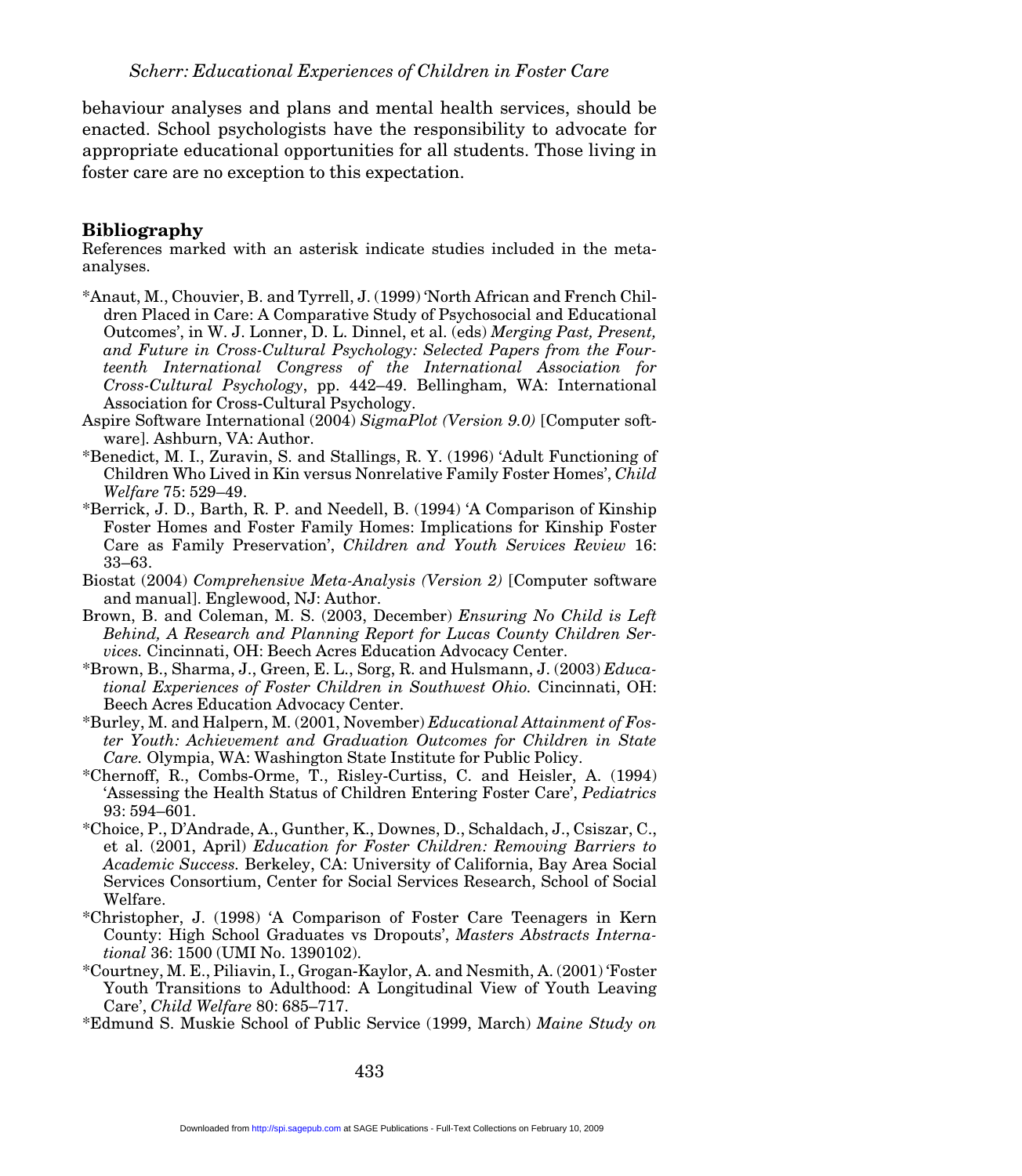*Improving the Educational Outcomes for Children in Care.* Portland, ME: Author.

- Fanshel, D. and Shinn, E. B. (1978) *Children in Foster Care: A Longitudinal Investigation.* New York: Columbia University.
- \*Festinger, T. (1983) *No One Ever Asked Us: A Postscript to Foster Care.* New York: Columbia University.
- \*Fletcher-Campbell, F. and Archer, T. (2003, June) *Achievement at Key Stage 4 of Young People in Public Care.* Berkshire: National Foundation for Educational Research.
- \*Flynn, R. J. and Biro, C. (1998) 'Comparing Developmental Outcomes for Children in Care With Those for Other Children in Canada', *Children and Society* 12: 228–33.
- \*Fox, M. and Arcuri, K. (1980) 'Cognitive and Academic Functioning in Foster Children', *Child Welfare* 59: 491–96.
- \*Freeman, F. N., Holzinger, K. J. and Mitchell, B. C. (1928) 'The Influence of Environment on the Intelligence, School Achievement, and Conduct of Foster Children', *Yearbook of the National Society for the Study of Education* I: 102–217.
- Glass, G. V., McGaw, B. and Smith, M. L. (1981) *Meta-Analysis in Social Research.* Beverly Hills, CA: Sage.
- \*Goerge, R. M., van Voorhis, J., Grant, S., Casey, K. and Robinson, M. (1992) 'Special-Education Experiences of Foster Children: An Empirical Study', *Child Welfare* 71: 419–37.
- Horton, C. B. and Cruise, T. K. (2001) *Child Abuse and Neglect: The School's Response.* New York: Guilford.
- Hunter, J. E. and Schmidt, F. L. (1990) *Methods of Meta-Analysis: Correcting Error and Bias in Research Findings.* Newbury Park, CA: Sage.
- Jacob, S. and Hartshorne, T. S. (2003) *Ethics and Law for School Psychologists*, 4th edn. New York: John Wiley and Sons.
- Jimerson, S. R. (2001) 'Meta-Analysis of Grade Retention Research: Implications for Practice in the 21st Century', *School Psychology Review* 30: 420–37.
- Kavale, K. A. and Forness, S. R. (2000) 'Policy Decisions in Special Education: The Role of Meta-Analysis', in R. Gersten, E. P. Schiller and S. Vaughn (eds) *Contemporary Special Education Research: Syntheses of Knowledge Base on Critical Instructional Issues*, pp. 281–26. Mahwah, NJ: Lawrence Erlbaum Associates.
- \*Kortenkamp, K. and Ehrle, J. (2002, January) *The Well-Being of Children Involved With the Child Welfare System: A National Overview.* Retrieved October 28, 2003, from http://www.urban.org/url.cfm?ID=310413
- Lipsey, M. W. and Wilson, D. B. (2001) 'Practical Meta-Analysis', in *Applied Social Research Methods Series, Vol. 49.* Thousand Oaks, CA: Sage.
- \*Matthews, D. (1997) 'Time in Foster Care and Children's Developmental Status', *Dissertation Abstracts International* 58: 2130 (UMI No. 9730102).
- Mehana, M. and Reynolds, A. J. (2004) 'School Mobility and Achievement: A Meta-Analysis', *Children and Youth Services Review* 26: 93–119.
- \*Moffatt, M. E. K., Peddie, M., Stulginskas, J., Pless, I. B. and Steinmetz, N. (1985) 'Health Care Delivery to Foster Children: A Study', *Health and Social Work* 10: 129–37.
- National Association of School Psychologists (2003) *Position Statement on Student Grade Retention and Social Promotion.* Retrieved 23 January 2007, from http://www.nasponline.org/about\_nasp/pospaper\_graderetent.aspx
- National Center for Education Statistics (2003, October) *Table 147. Suspen-*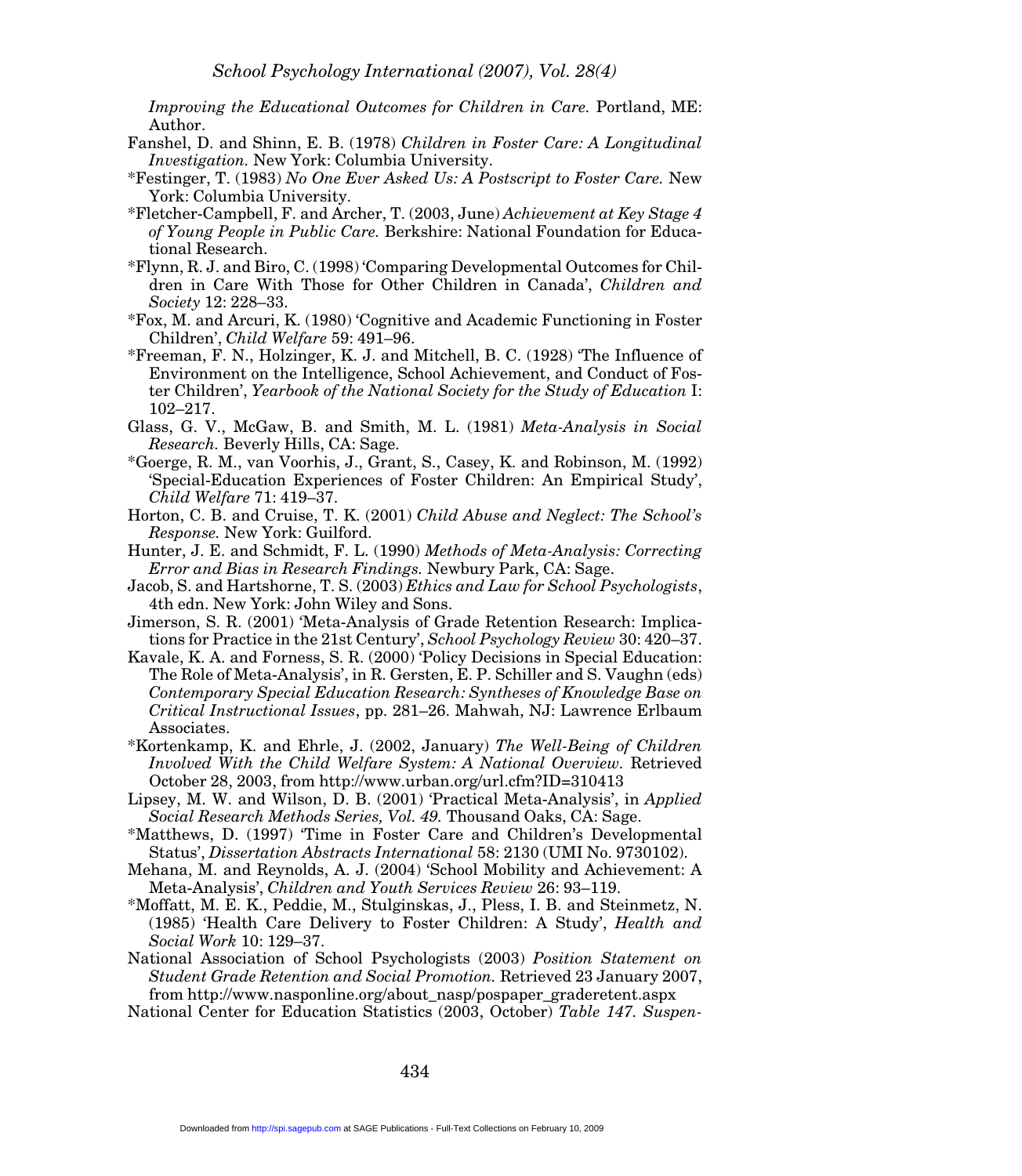#### *Scherr: Educational Experiences of Children in Foster Care*

*sions and Expulsions of Public Elementary and Secondary School Students, By State, Sex, and Percent of Enrollment: 2000.* Retrieved 23 January 2007, from http://nces.ed.gov/programs/digest/d02/tables/dt147.asp

- National Center for Education Statistics (2002, March) *Table 52. Children 3 to 21 Years Old Served in Federally Supported Programs for the Disabled, By Type of Disability: 1976–77 to 2000–01.* Retrieved 23 January 2007, from http://nces.ed.gov/programs/digest/d02/dt052.asp
- \*Pecora, P. J., Le Prohn, N. S., Nollan, K. A., Downs, A. C. and Wolf, M. (1998, July) *How Are The Children Doing? Assessing Youth Outcomes in Family Foster Care.* Seattle, WA: The Casey Family Program.
- \*Pecora, P. J., Williams, J., Kessler, R. C., Downs, A. C., O'Brien, K., Hiripi, E., et al. (2003, October) *Assessing the Effects of Foster Care: Early Results from the Casey National Alumni Study.* Seattle, WA: Casey Family Programs.
- \*Pelnick, M. W. (1999) 'Age, Sex, Ethnicity, and School Transfer as Factors in the Academic Adjustment of Maltreated Children Placed in Foster Care', *Dissertation Abstracts International* 60: 5786 (UMI No. 9950974).
- Rausch, M. K. and Skiba, R. (2004, Summer) *Unplanned Outcomes: Suspensions and Expulsions in Indiana (Education Policy Briefs Vol. 2 No. 2)*. Bloomington, IN: Center for Evaluation and Education Policy.
- \*Runyan, D. K. and Gould, C. L. (1985) 'Foster Care for Child Maltreatment. II. Impact on School Performance', *Pediatrics* 76: 841–847.
- \*Sawyer, R. J. and Dubowitz, H. (1994) 'School Performance of Children in Kinship Care', *Child Abuse and Neglect* 18: 587–97.
- \*Seyfried, S., Pecora, P. J., Downs, A. C., Levine, P. and Emerson, J. (2000) 'Assessing the Educational Outcomes of Children in Foster Care: First Findings', *School Social Work Journal* 24: 68–88.
- \*State Government of Victoria, Australia Department of Human Services, Child Protection and Juvenile Justice Branch, Placement and Support Service Development Unit. (2003) *The Audit of Children and Young People in Home Based Care Services.* Victoria, Australia: Author.
- \*Stein, E. (1997) 'Teachers' Assessments of Children in Foster Care', *Developmental Disabilities Bulletin* 25(2): 1–17.
- Temple, J. A. and Reynolds, A. J. (1999) 'School Mobility and Achievement: Longitudinal Findings From an Urban Cohort', *Journal of School Psychology* 37: 355–77.
- \*The Manchester Teaching Service (1995, December) *Performance Indicators and Outcomes re: The Education of Children In and On the Margins of the Public Care System*. Manchester: Manchester City Council.
- US Department of Health and Human Services (2006) *The AFCARS Report: Preliminary FY 2005 Estimates as of September 2006.* Retrieved 23 January 2007, from http://www.acf.dhhs.gov/programs/cb
- \*Zetlin, A., Weinberg, L. and Kimm, C. (2003) 'Are the Educational Needs of Children in Foster Care Being Addressed?', *Children and Schools* 25: 105–19.
- \*Zima, B. T., Bussig, R., Freeman, S., Yang, X., Belin, T. R. and Forness, S. R. (2000) 'Behavior Problems, Academic Skill Delays and School Failure Among School-Aged Children in Foster Care: Their Relationship to Placement Characteristics', *Journal of Child and Family Studies* 9: 87–103.
- \*Zimmerman, R. B. (1982) *Foster Care in Retrospect (Tulane Studies in Social Welfare, Volume 14)*. New Orleans, LA: Tulane University.

435